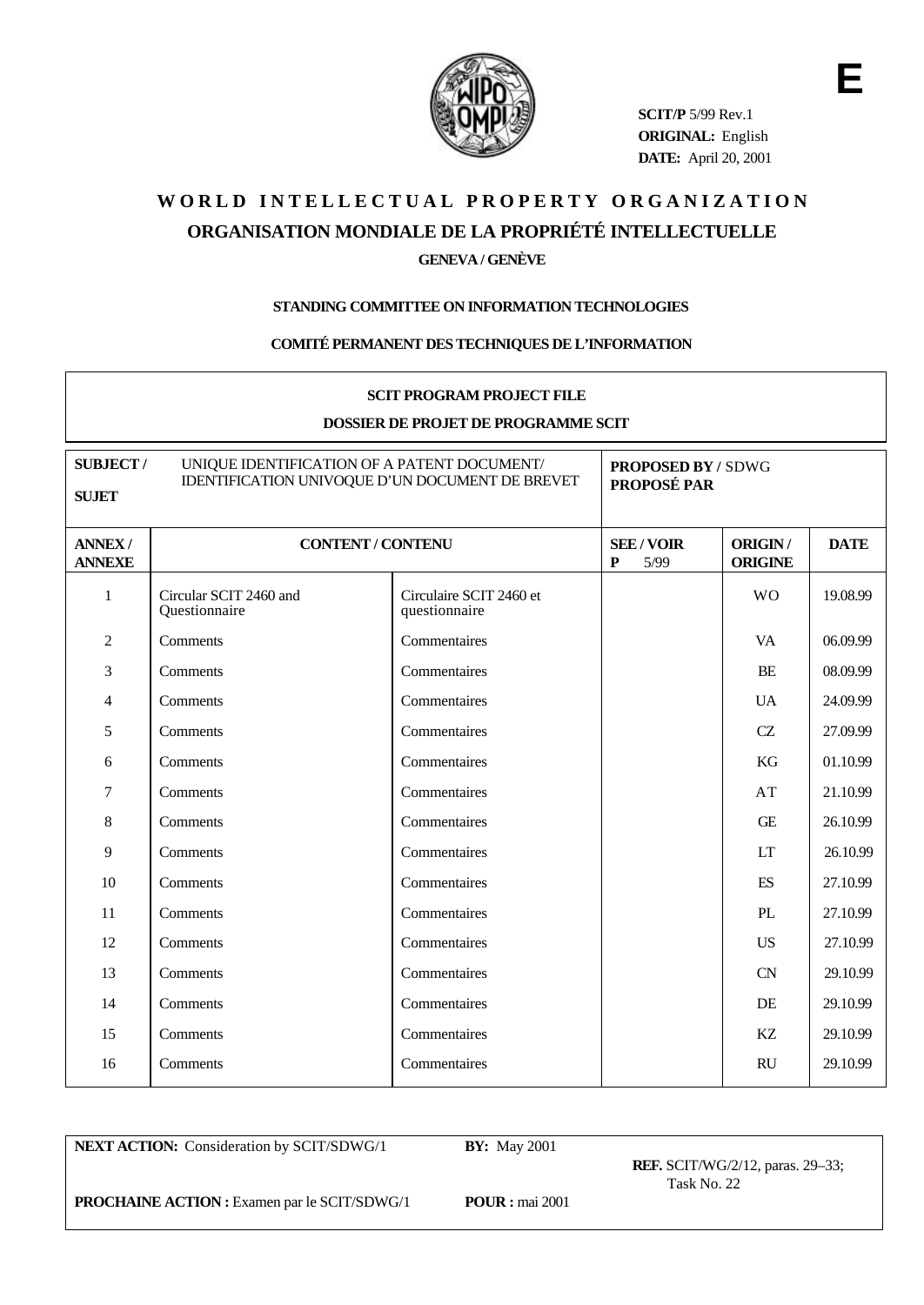#### SCIT/P 5/99 Rev.1 page 2

| <b>ANNEX/</b><br><b>ANNEXE</b> | <b>CONTENT / CONTENU</b>           |                                       | <b>SEE/VOIR</b><br>$\mathbf P$<br>$5/99$ | ORIGIN /<br><b>ORIGINE</b> | <b>DATE</b> |
|--------------------------------|------------------------------------|---------------------------------------|------------------------------------------|----------------------------|-------------|
| 17                             | Comments                           | Commentaires                          |                                          | $\rm SK$                   | 29.10.99    |
| 18                             | Comments                           | Commentaires                          |                                          | ${\rm H}{\rm U}$           | 01.11.99    |
| 19                             | Comments                           | Commentaires                          |                                          | $\rm MK$                   | 01.11.99    |
| $20\,$                         | Comments                           | Commentaires                          |                                          | MD                         | 02.11.99    |
| $21\,$                         | Comments                           | Commentaires                          |                                          | $\operatorname{B} G$       | 03.11.99    |
| $22\,$                         | Comments                           | Commentaires                          |                                          | $\mathbf{A}\mathbf{M}$     | 05.11.99    |
| $23\,$                         | Summary of replies and conclusions | Résumé des réponses et<br>conclusions |                                          | <b>WO</b>                  | 22.11.99    |
| $24\,$                         | Circular SCIT 2524                 | Circulaire SCIT 2524                  | Rev.1                                    | <b>WO</b>                  | 22.12.00    |
| $25\,$                         | Comments                           | Commentaires                          | Rev.1                                    | $\mathbf{KZ}$              | 06.02.01    |
| 26                             | Comments                           | Commentaires                          | Rev.1                                    | $\mathbf{R}\mathbf{U}$     | 13.02.01    |
| $27\,$                         | Comments                           | Commentaires                          | Rev.1                                    | <b>UA</b>                  | 15.02.01    |
| $28\,$                         | Comments                           | Commentaires                          | Rev.1                                    | US                         | 15.02.01    |
| $29\,$                         | Comments                           | Commentaires                          | Rev.1                                    | $\rm{JP}$                  | 21.02.01    |
| $30\,$                         | Comments                           | Commentaires                          | Rev.1                                    | $\rm NL$                   | 21.02.01    |
| 31                             | Comments                           | Commentaires                          | Rev.1                                    | $\rm PL$                   | 21.02.01    |
| $32\,$                         | Comments                           | Commentaires                          | Rev.1                                    | $\rm MU$                   | 07.03.01    |
|                                |                                    |                                       |                                          |                            |             |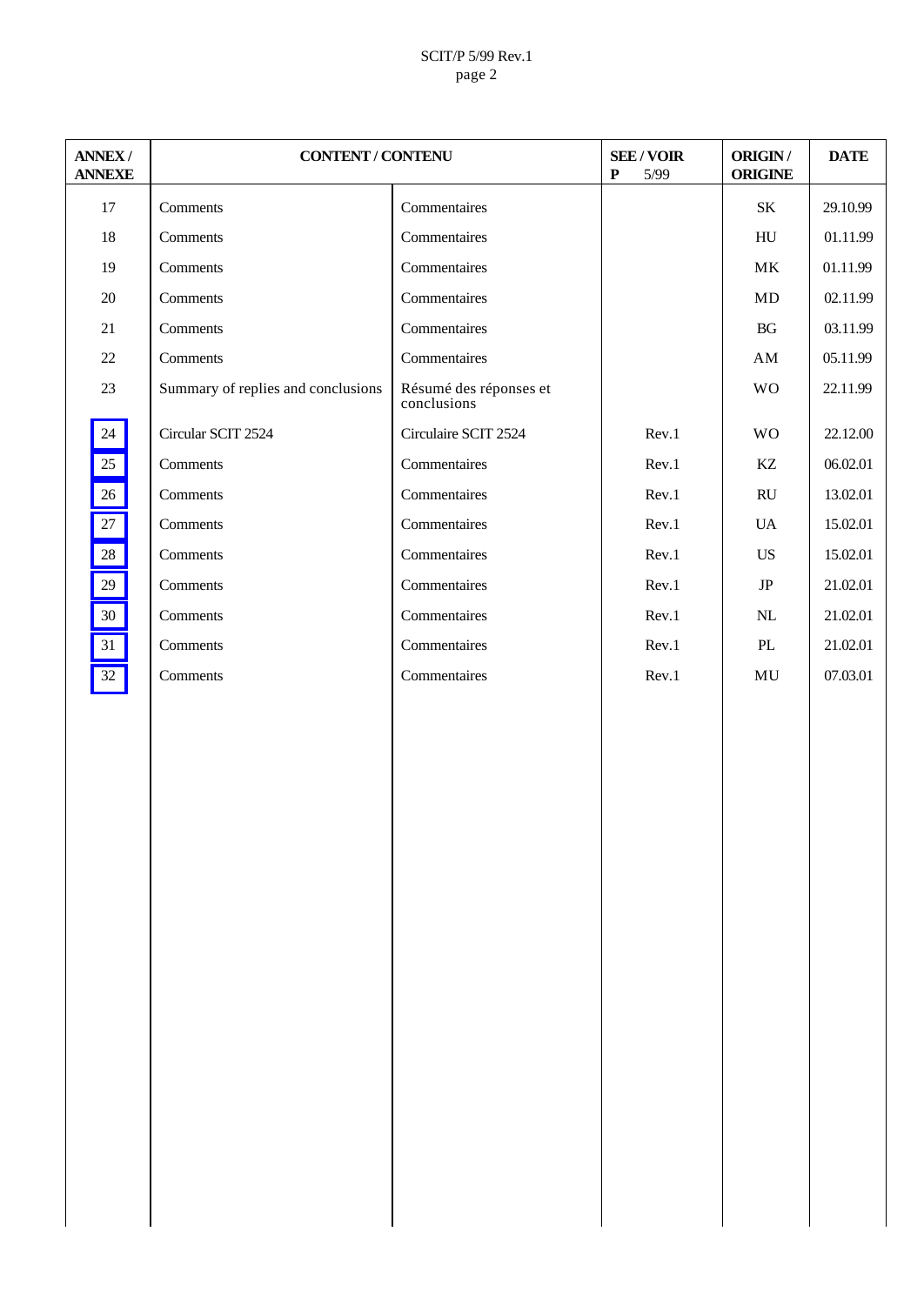## ANNEX 24

<span id="page-2-0"></span>

 $SCIT$  2 03 December 22, 2000

RE: Results reached by the Patent Document Identification (PDI) Task Force of the Standing Committee on Information Technologies (SCIT)

\_\_\_\_\_\_\_\_\_\_\_\_\_\_\_\_\_\_\_\_\_\_\_\_\_\_\_\_\_\_\_\_\_\_\_\_\_\_\_\_\_\_\_\_\_\_\_\_\_\_\_\_\_\_\_\_\_\_\_\_\_\_\_\_

Madam, Sir,

At its second session, which was held in December 1999, the SCIT Standards and Documentation Working Group (SDWG) agreed to set up a task force to determine the extent of the problem of uniquely identifying patent documents and the steps necessary to remedy that problem. The SDWG requested the task force to consider in particular in its analysis:

- the best way to cite and retrieve patent documents;
- the potential impact with relation to publication, storage and retrieval of patent documents; and
- the WIPO standards, if any, which need to be amended or created.

(See document SCIT/WG/2/12, paragraphs 29 to 33.)

In accordance with the above-mentioned decision by the SDWG, the International Bureau, by Circular SCIT 2484 of March 3, 2000, invited those offices wishing to actively participate in the discussions to nominate a representative to participate in the work of the PDI Task Force.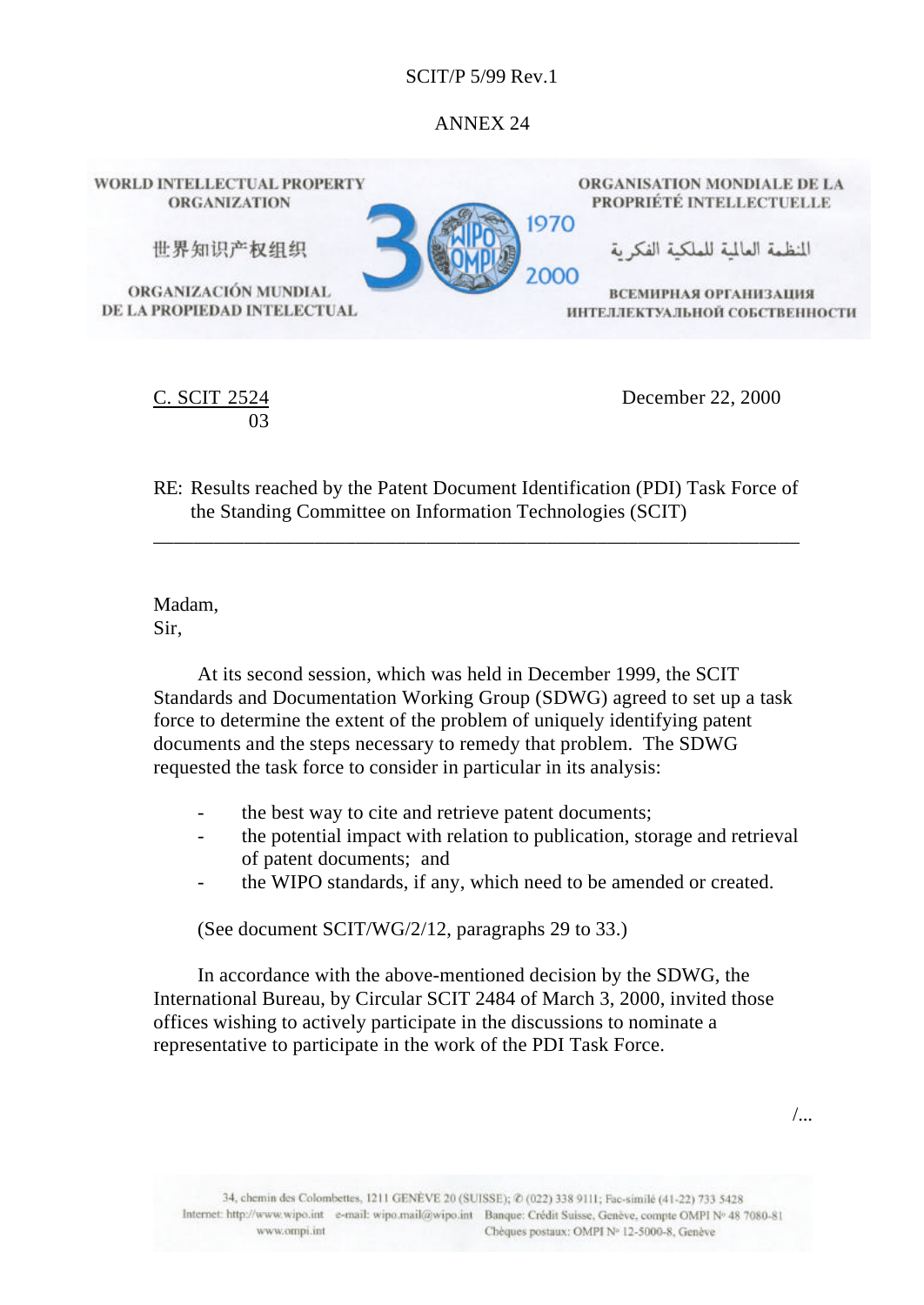### $C.$  SCIT 2524 2. 03

The attached Annex summarizes the work carried out by the PDI Task Force, including issues discussed, conclusions and proposals. Your Office is invited to consider the Annex and to provide the International Bureau with any comments thereon, in particular with regard to the conclusions and proposals of the Task Force (see paragraphs 12 to 15). Your comments should reach the International Bureau by February 20, 2001, at the latest, preferably by e-mail to "scit.mail@wipo.int", indicating the number of this Circular. ./.

The International Bureau intends to present the conclusions of the PDI Task Force, along with the comments received, to the SDWG for consideration in the year 2001.

Sincerely yours,

 $\sqrt{\sqrt{2\pi}}$ 

Klaus-Peter Wittig Deputy Director Standards and Documentation Service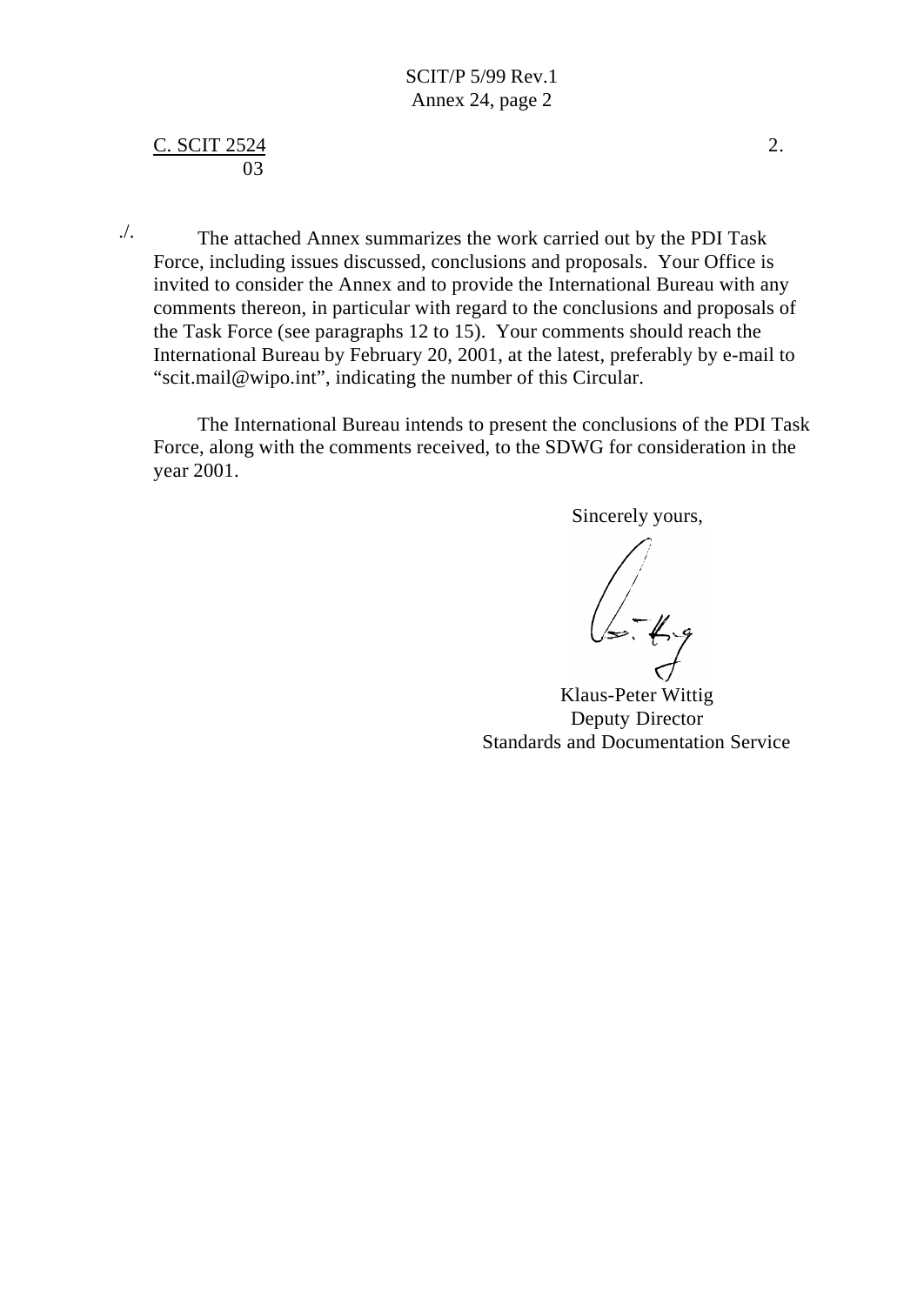Annex to C. SCIT 2524 and the contract of the contract of the contract of the contract of the contract of the contract of the contract of the contract of the contract of the contract of the contract of the contract of the contract of the contra

### UNIQUE IDENTIFICATION OF PATENT DOCUMENTS

## *Results reached by the SCIT Patent Document Identification Task Force (November 2000)*

### INTRODUCTION

1. Formerly, before WIPO Standard ST.50 started to undergo revision with regard to corrected documents, it was thought that a patent document could be uniquely identified by the ST.3 country/organization code, the ST.6 publication number and the ST.16 kind-of-patent document code, e.g., US 1234567 A. However, it was found that some Offices/Organizations (e.g., DK, WO) used the same "unique" identifier also when they issued corrected documents. Although the publication dates used on the original document and on the corrected document usually differ, this compromises the concept of "unique" identifier. The latest revision to WIPO Standard ST.50 will limit offices to no more than two ST.16 codes (e.g., A8, A9) regardless of how many corrections are made. The above-mentioned problem is resolved through the use of supplementary correction codes provided in WIPO Standard ST.50, although not all offices use those codes (e.g., US with PGPubs).

2. As a result, and in the framework of the discussions of the old Task No. 7(b) (Inclusion of supplementary correction codes in WIPO Standard ST.14), of the 1998– 99 SCIT Work Program, the United States Patent and Trademark Office (USPTO) suggested that the SCIT Standards and Documentation Working Group (SDWG) study how a patent document could be uniquely identified. As proposed by the SDWG during its first meeting, the SCIT Plenary agreed to create the current Task No. 22 of the SCIT Work Program for the 2000–2001 biennium, with the following wording:

Investigate, in the light of the revised Standard ST.14, whether any other WIPO Standard, such as ST.6, ST.10/B, ST.11, ST.12, ST.16, ST.19, ST.30, ST.32, ST.35 and ST.40, requires revision in order to clarify how a patent document should be uniquely identified.

The SCIT Plenary agreed to assign this task to the SDWG.

(See paragraph 28 of document SCIT/WG/1/12 and paragraph 14 of document SCIT/2/8).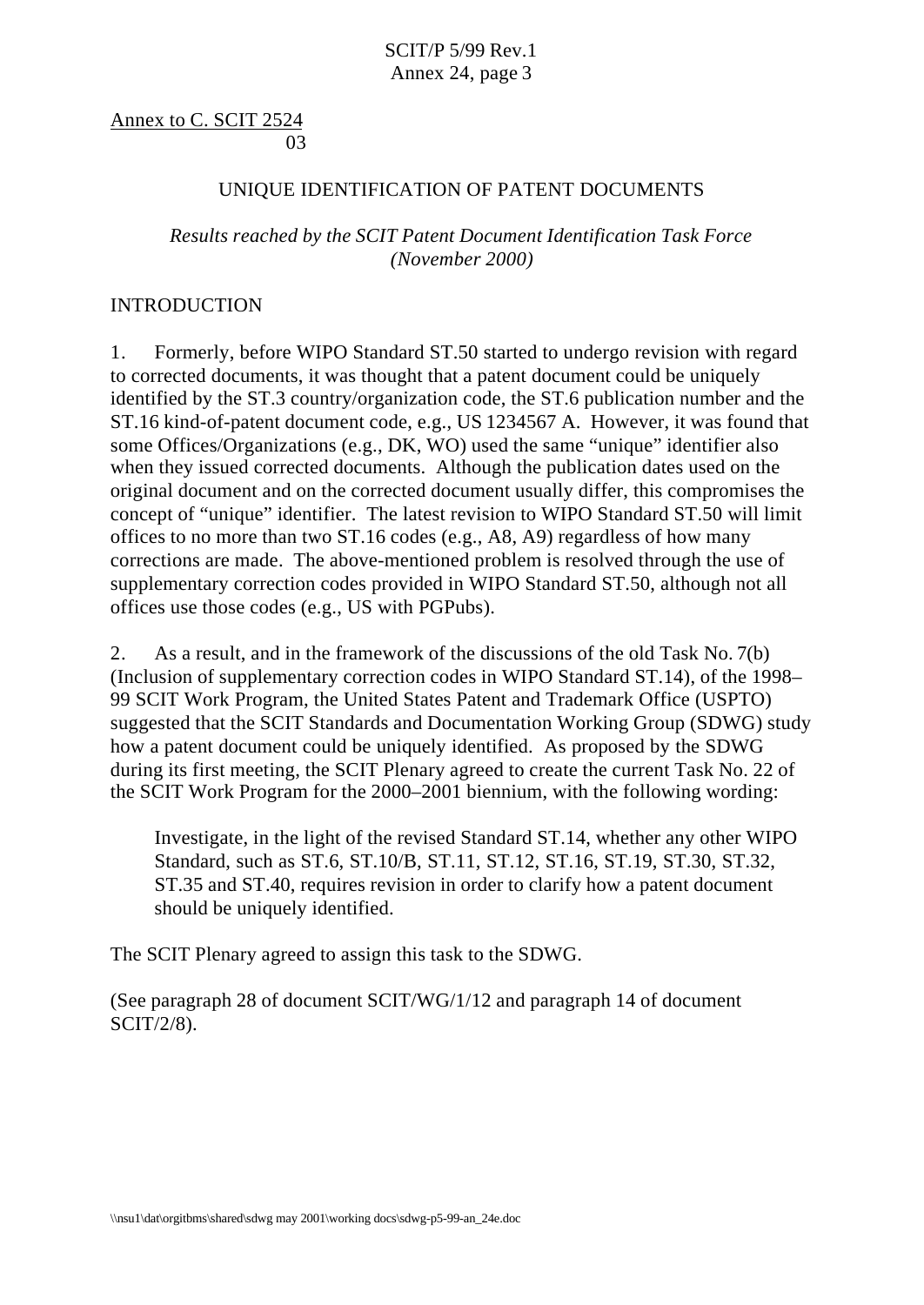## Annex to C. SCIT 2524, page 2 and the contract of the contract of the contract of the contract of the contract of the contract of the contract of the contract of the contract of the contract of the contract of the contract of the contract of the contra

3. Subsequently, at its second session, which was held in December 1999, the SDWG agreed to set up a task force to determine the extent of the problem of uniquely identifying patent documents and the steps necessary to remedy that problem. The SDWG requested the task force to consider in particular in its analysis:

- the best way to cite and retrieve patent documents;
- the potential impact with relation to publication, storage and retrieval of patent documents; and
- the WIPO standards, if any, which need to be amended or created.

(See document SCIT/WG/2/12, paragraphs 29 to 33.)

4. In accordance with the above-mentioned decision by the SDWG, the International Bureau, by Circular SCIT 2484 of March 3, 2000, invited those offices wishing to actively participate in the discussions to nominate a representative to serve as a member of the Patent Document Identification (PDI) Task Force. The list of PDI Task Force members is attached (Appendix 2).

# ISSUES CONSIDERED BY THE PDI TASK FORCE

5. The basic issue discussed by the PDI Task Force was how to uniquely identify a patent document.

6. It was felt that while the correction codes provided by WIPO Standard ST.50 could also be used for uniquely identifying some recent patent documents, they do not provide a solution for all documents. Such codes have been available only since the May 1998 revision of WIPO Standard ST.50. Some industrial property offices have only recently begun to use the supplementary correction codes, and they are not yet widely in use nor will they apply retroactively to older documents.

7. For obvious reasons, the relevant publication date of the patent document should be presented on the first page in a prominent way to facilitate the manual identification of the document when looking at paper, microfiche, etc., copies of the document, as well as computer displays thereof. With this purpose, the PDI Task Force suggested that WIPO Standard ST.10/B be amended by adding "the date of publication of the document" to the data components listed in paragraph 5 thereof (see paragraph 15, below). This would present the existing information in a more user-friendly way and should be done for all patent documents regardless of whether there are corrections or not. It should then be obvious to all users that the date is the publication date for that patent document.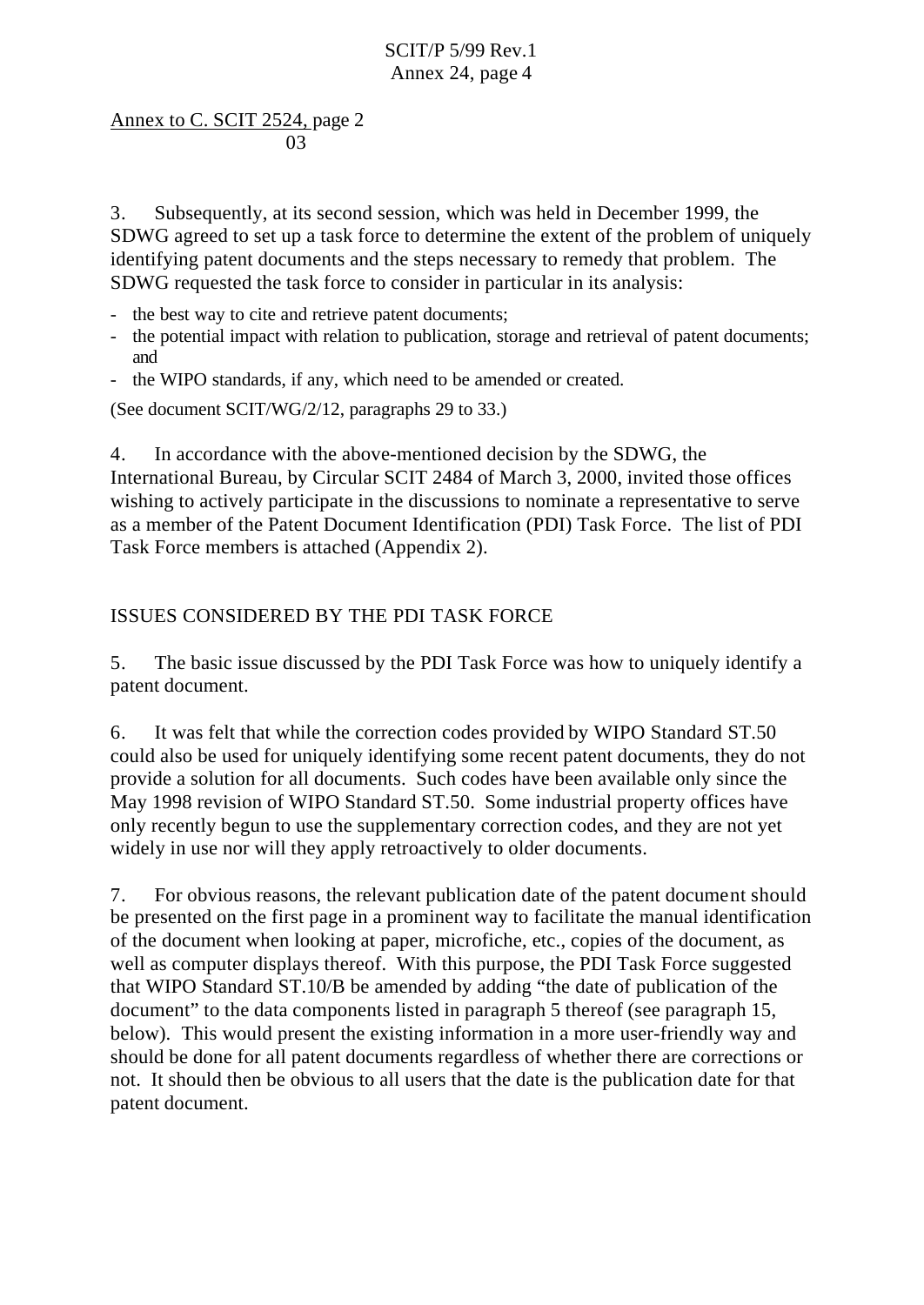Annex to C. SCIT 2524, page 3 and the contract of the contract of the contract of the contract of the contract of the contract of the contract of the contract of the contract of the contract of the contract of the contract of the contract of the contra

8. Some patent documents may have more than one date tagged with INID codes (40) through (48) of WIPO Standard ST.9, but only the latest one would be the publication date of the document being considered.

9. The identification of patent documents by computers for locating the correct document or information related to it would present no problem since, for example, they could be programmed to automatically check the four data elements listed in paragraph 12, below, and to use the latest publication date regardless of where it was stored.

10. WIPO Standard ST.32 has a tag B140, identified as the "Document date, usually date of publication," which was intended for the purpose of uniquely identifying a document. There is no corresponding ST.9 code, but the PDI Task Force considered that, at present, a new INID code should not be created for fear of causing confusion among users. The existing publication date codes provided for in category code (40) of WIPO Standard ST.9 are sufficient.

# Identifying related family members

11. The computer search systems must notify the user about other family members, including corrections, alterations, republications, etc. As long as the patent documents which are published later contain priority information (ST.9 codes (30), etc.) and related publication information (ST.9 codes (60), etc.), the computer systems should be able to alert the user to other international and domestic family members.

# CONCLUSIONS AND PROPOSALS BY THE PDI TASK FORCE

# Citation of patent documents

12. The PDI Task Force agreed that the minimum data elements that must be indicated to uniquely identify all kinds of patent documents either manually or by computers are the following:

(a) the ST.3 code of the industrial property office or organization publishing the document;

(b) the publication number according to WIPO Standard ST.6;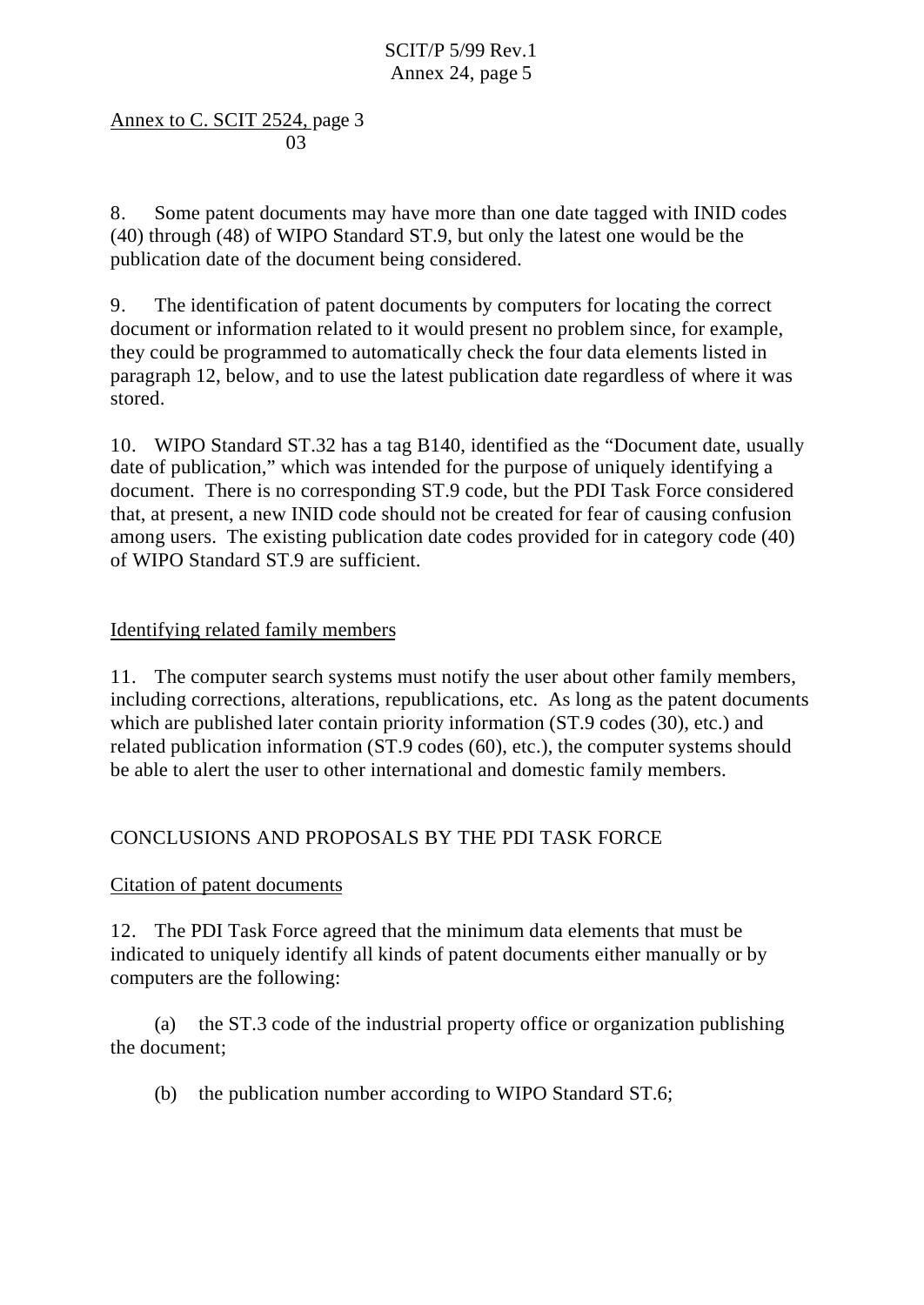Annex to C. SCIT 2524, page 4 and the contract of the contract of the contract of the contract of the contract of the contract of the contract of the contract of the contract of the contract of the contract of the contract of the contract of the contra

(c) the kind-of-document code according to WIPO Standard ST.16; and

(d) the date of publication of the document as provided by ST.9 INID codes (41) through (48), as appropriate. The presentation of calendar dates identified by any of the INID codes concerned should be in the sequence and format recommended in WIPO Standard ST.2.

# Publication, storage and retrieval of patent documents

13. The identification of patent documents using the four data elements given in paragraph 12, above, assumes that no industrial property office will publish two corrections to the same document on the same date. Therefore, it is extremely important that no document be corrected more than once on the same day and that industrial property offices or organizations provide a new publication date (preferably under INID code (48) of WIPO Standard ST.9) for corrected patent documents.

14. It may happen that some industrial property offices or organizations do not follow the recommended procedure established in this document (see paragraphs 12 and 13, above) and continue to use the same four identification elements listed in paragraph 12, above, including the same date of publication, for the original document and the corrected document. Under such circumstances, all industrial property offices or organizations maintaining collections of the data may need to store the paper or electronic copies of both the original document and the corrected document together so that users would retrieve both documents when requesting a copy of either one. The same would have to be done for all older corrected documents that do not make a distinction between the said four identification data elements, including the publication date, for the original document and for the corrected document.

## WIPO Standards to be amended

15. The PDI Task Force agreed that the WIPO Standards requiring revision are Standards ST.6, ST.10/B and ST.33. The text of the proposed revision of each Standard is set out in Appendix 1 to this Annex.

[Appendixes follow]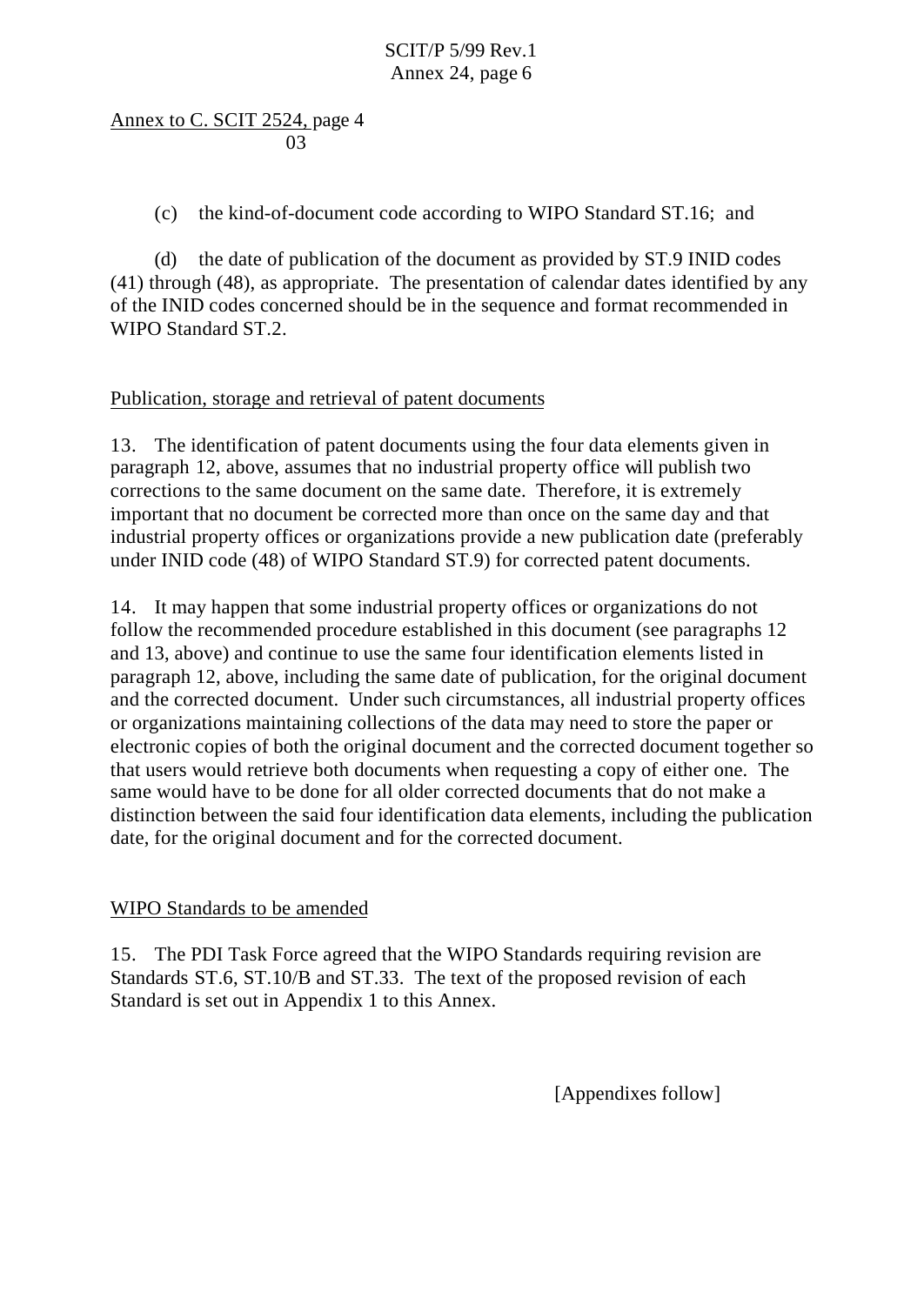Annex to C. SCIT 2524, page 5 and the contract of the contract of the contract of the contract of the contract of the contract of the contract of the contract of the contract of the contract of the contract of the contract of the contract of the contra

### APPENDIX 1

#### Proposals concerning amendments to WIPO Standards

The PDI Task Force agreed to propose the following wording for the parts of WIPO Standards which should be revised (the parts to be amended are indicated in bold):

1. Standard ST.10/B

 $(13)$ ;

(a) Standard ST.10/B, paragraph 5, should be amended to read as follows (ref.: paragraph 7 of Annex to Circular C. SCIT 2524):

> 5. Those bibliographic data components considered by the issuing office to be of importance compared with the remaining data components, e.g., essential document identification data, should be printed, in the upper part of the first page, in a manner to give them more emphasis (for example, in bold) in relation to data components considered to be of lesser importance and should at least include the following data components:

(a) the number of the document (INID code (11)), presented on the top right-hand side of the page;

- (b) the identification of the issuing office or organization (INID code (19));
- (c) the identification of the kind of document (INID code(s) (12) and/or

**(d) the date of publication of the document (INID codes (40) through (48), as appropriate);**

(e) the symbols of the International Patent Classification (INID code (51)).

#### (b) Standard ST.10/B, paragraphs 8 and 9, should read:

8. For the purpose of using patent documents in libraries and in search or other files, it is recognized that the repetition of the document number and associated ST.3 and ST.16 codes**, as well as the publication date of the document (INID codes (40) through (48), as appropriate),** in one or more of the margins of the first page of the patent document is useful.

9. So as to provide a unique page identification of published patent documents, particularly when individual pages of published patent documents are displayed on a video display screen, it is recommended that the two-letter code of the issuing office or organization according to WIPO Standard ST.3**,** the publication number of the patent document, the code identifying the kind of patent document according to WIPO Standard ST.16 and **the publication date of the document (INID codes (40) through (48), as appropriate)** be given in that order in one or more of the margins of the first page and on each of the following pages. It is further recommended that the data be printed on one line, e.g.:

| AТ | 406799   | в              | 2000.09.25 |
|----|----------|----------------|------------|
| DE | 19854173 | C <sub>2</sub> | 2000.11.23 |
| FR | 2732249  | Α1             | 1996.10.04 |
| NL | 7412658  | А              | 1975.04.29 |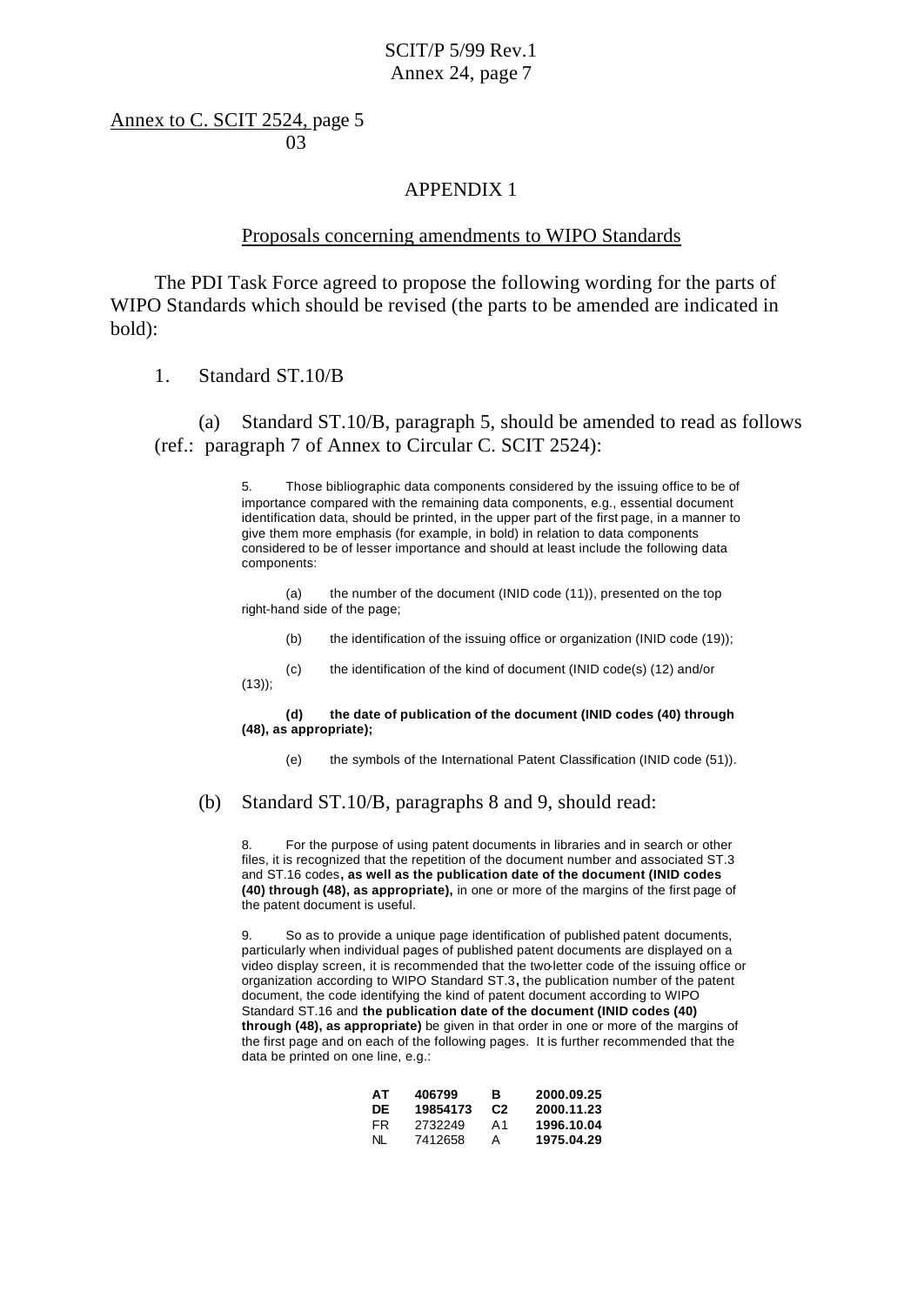### Annex to C. SCIT 2524, page 6 and the contract of the contract of the contract of the contract of the contract of the contract of the contract of the contract of the contract of the contract of the contract of the contract of the contract of the contra

## Appendix 1, page 2

#### 2. Standard ST.6, paragraph 14, should read:

14. It should be noted that the two-letter code according to WIPO Standard ST.3 and the kind of document code according to WIPO Standard ST.16 do not form part of the publication number. However, both codes**, along with the publication date of the document (INID codes (40) through (48), as appropriate),** have to be associated with the publication number for the complete identification of the patent document. In such cases, the rules set out in WIPO Standard ST.10/B should be followed.

- 3. Standard ST.33
	- (a) paragraph 15 should read:

15. The relation between patent documents and logical records is determined by the content of each physical record:

- The record prefix contains the full identification of each patent document containing elements as defined in accordance with ST.3, ST.10/B, ST.16 **and the publication date**;
- Additional revisory documents with the same identification may exist in the same file. In general the transition between documents (in particular with the same identifier) is given by the physical record for which:
	- the current record sequence number is equal to the "Total records" number, and
	- the current frame number is equal to the "End of frame number", and
	- the current page number is equal to the "Total pages" number.

(b) in Appendix II, the entry of the first column (the header of which is "M/D") that corresponds to the publication date (Item No. 20.2) should be amended to read "M" instead of "D," i.e., the publication date prefix should become mandatory instead of desirable.

The PDI Task Force recommended that the suggestions with regard to the revision of WIPO Standard ST.33 should be forwarded to the SCIT Standards Task Force, which is coordinating the modification of all of the so-called electronic Standards (i.e., WIPO Standards ST.30, ST.31, ST.32, ST.33, ST.35 and ST.40).

[Appendix 2 follows]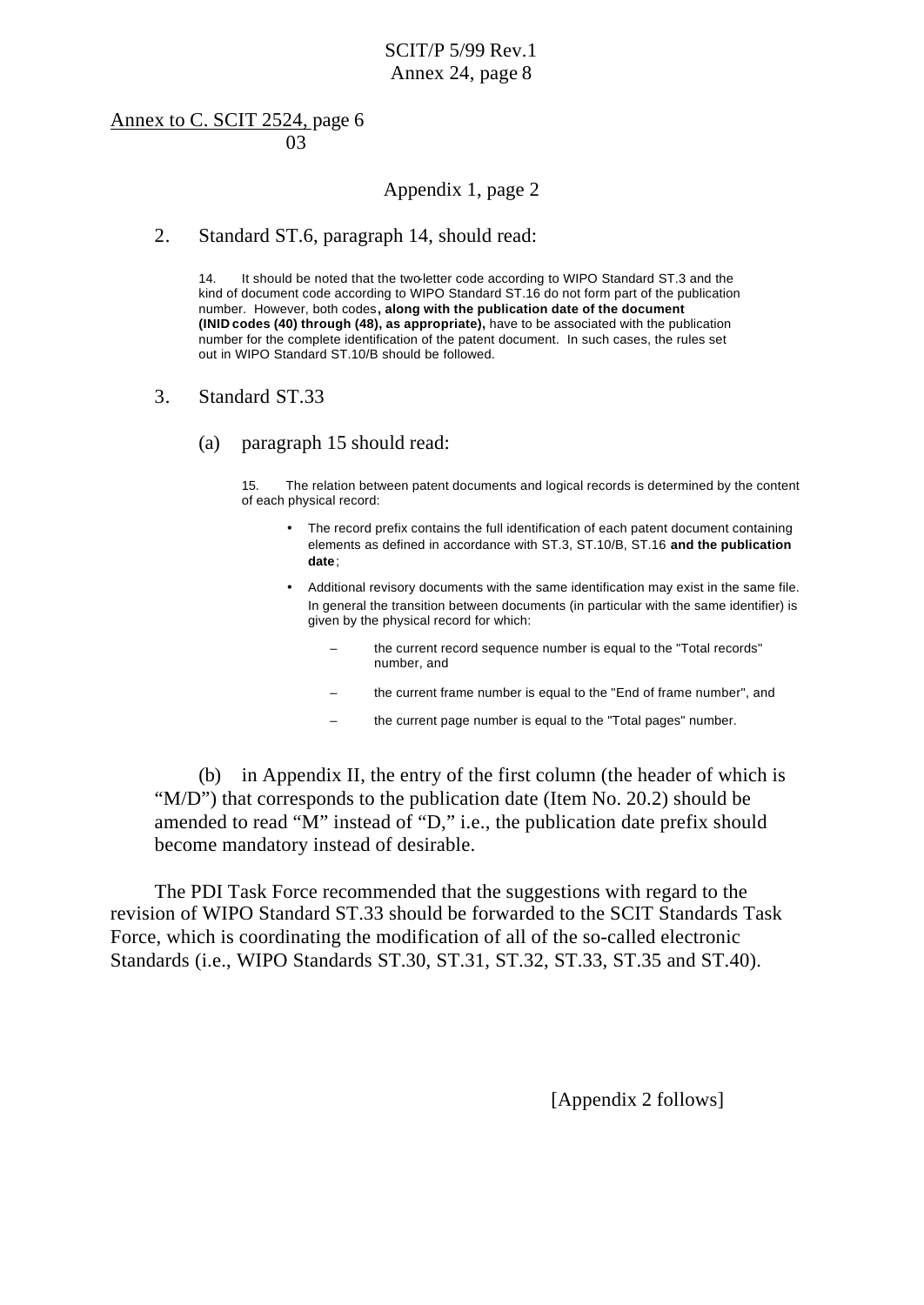Annex to C. SCIT 2524, page 7 03

## APPENDIX 2

## MEMBERS OF THE SCIT PATENT DOCUMENT IDENTIFICATION TASK FORCE

| <b>NAME</b>                 | <b>TITLE</b>                                                                  | <b>OFFICE/</b><br><b>ORGANIZATION</b>                              |
|-----------------------------|-------------------------------------------------------------------------------|--------------------------------------------------------------------|
| Mr. HATTORI,<br>Kazuo       | <b>Deputy Director</b><br><b>Patent Information Policy</b><br><b>Division</b> | Japanese Patent<br>Office                                          |
| Mrs. GRONAU,<br>Elvira      | <b>Head of Technical Section</b><br>XI                                        | <b>Austrian Patent Office</b>                                      |
| Mr. KRIER,<br>Marc          | <b>Director</b><br><b>Applied R&amp;D</b><br>Documentation                    | <b>European Patent</b><br>Office                                   |
| Mr. REKOLA,<br>Juha         | <b>Head of Development</b><br><b>Division</b>                                 | National Board of<br>Patents and<br><b>Registration of Finland</b> |
| Mr. RISHELL,<br>Edmond      | <b>International Exchanges</b><br>and Standards Specialist                    | <b>United States Patent</b><br>and Trademark Office                |
| Mr. ROTHE,<br><b>Hubert</b> | Head, Industrial Property<br><b>Information Section</b>                       | German Patent and<br><b>Trade Mark Office</b>                      |
| Mr. STOLT,<br>Leif          | <b>Principal Examiner</b>                                                     | Swedish Patent and<br><b>Registration Office</b>                   |

The International Bureau was represented by Mr. Angel LÓPEZ SOLANAS, Senior Industrial Property Officer, Standards and Documentation Service.

[End of Appendix and of Annex]

[Annex 25 follows]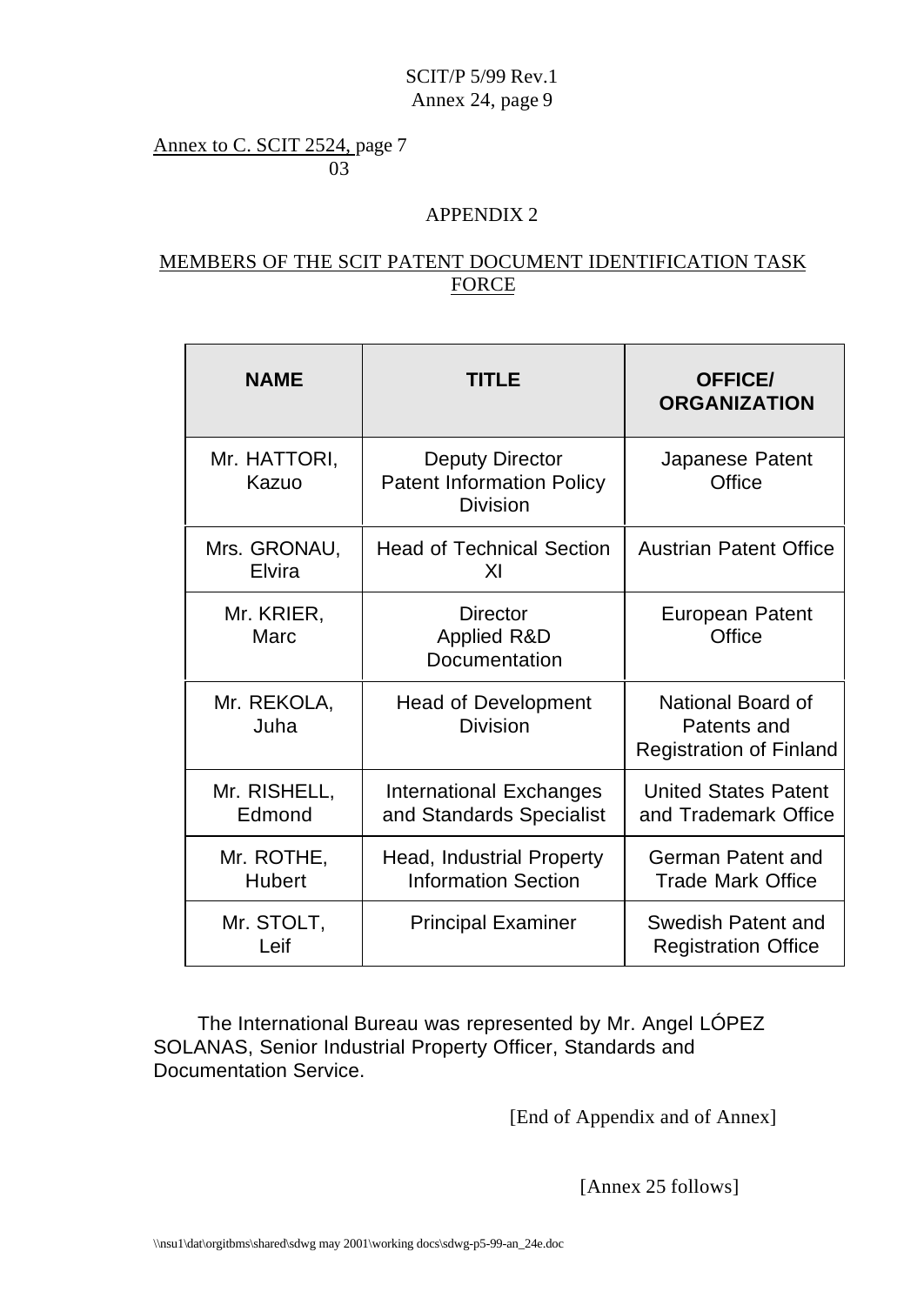### <span id="page-11-0"></span>ANNEX 25/ANNEXE 25



# **REPUBLIC OF KAZAKSTAN NATIONAL PATENT OFFICE**

|           | 6, Abdullins St., building 1, 480002, Almaty, Republic of Kazakstan |                          |                |  |
|-----------|---------------------------------------------------------------------|--------------------------|----------------|--|
| $13 - 76$ | Tel.: (327) 30-09-73                                                | E-mail: kazpat@online.ru | Fax: (327) 30- |  |
| No.       |                                                                     | Date                     |                |  |
|           |                                                                     |                          |                |  |

From: Mrs. R.T. Alchimbaeva, Vice-Chairman To: WIPO, Geneva Attn.: Mr. Klaus-Peter Wittig, Deputy Director, Standard and Documentation Service Your Ref. C. SCIT 2524 and the contract of the contract of the contract of the contract of the contract of the contract of the contract of the contract of the contract of the contract of the contract of the contract of the contract of the contra

Date: 05.02.2001 Re: Results reached by the Patent Document Identification (PDI) Task Force of the Standing Committee on Information Technologies (SCIT)

Dear Mr. Wittig,

In response to Your Ref. C. SCIT 2524/03 of December 22, 2000, we'd like to inform you that Kazpatent consider as very actual problems of publishing amended patent documents in accordance with requirements of WIPO standards.

The "Kazpatent" follow recommendations and requirements of WIPO standards, especially of the codes (15) and (48) as well as of the ST.50. when amended patent documents are published.

The "Kazpatent" confirm their consent with proposed amendments and new versions of WIPO standards ST.6, ST.10/B and ST.33.

Sincerely yours, Mrs. R.T. Alchimbaeva, Vice-Chairman

Arcule

[Annex 26 follows/L'annexe 26 suit]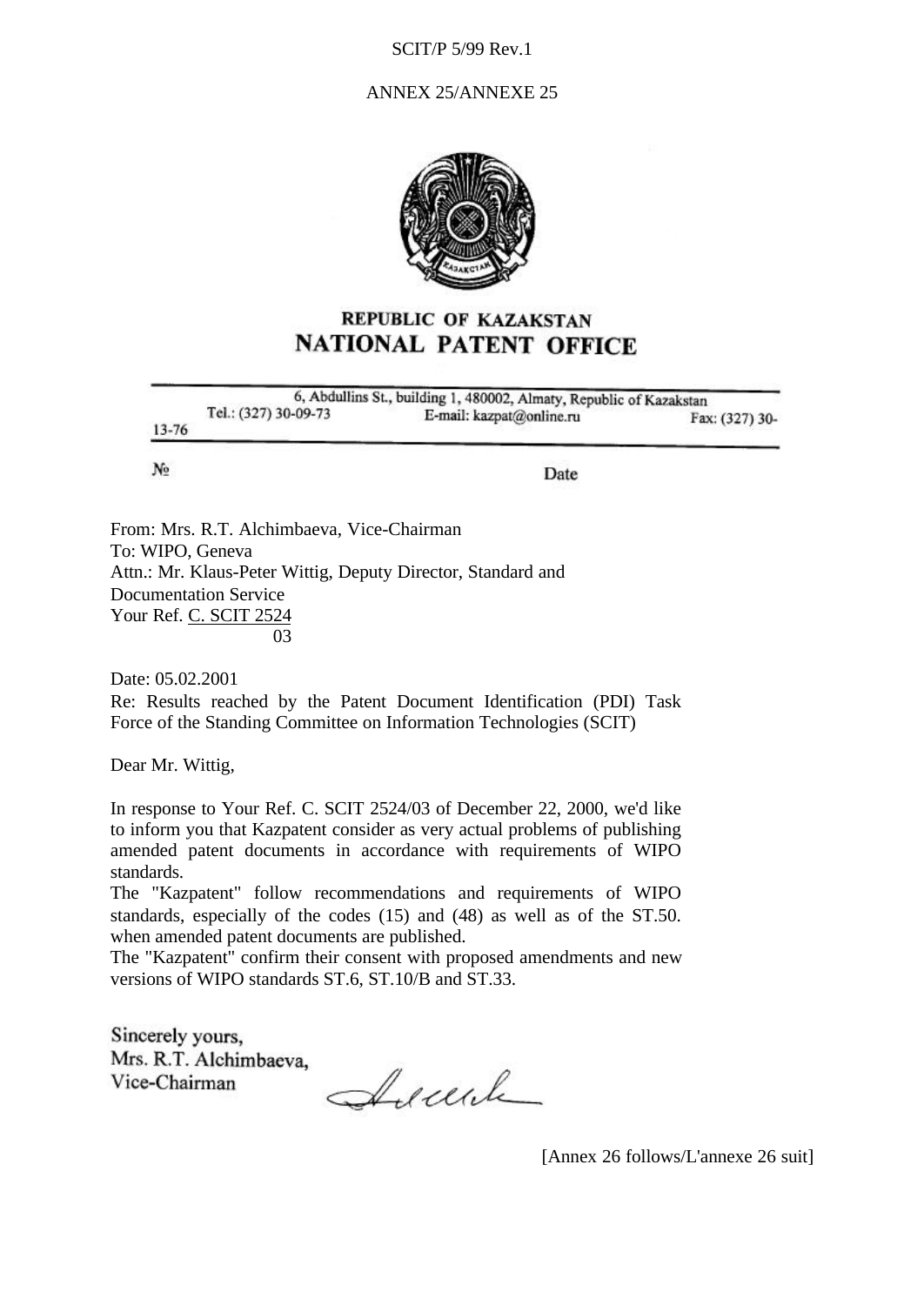#### ANNEX 26/ANNEXE 26

**RUSSIAN AGENCY FOR PATENTS AND TRADEMARKS** (ROSPATENT)

30-1, Berezhkovskaya nab., 123995, Moscow, Russia

Phone: (095) 240-6462, 240-6179 Fax: (095) 243-3337

123995, Москва, Бережковская наб., 30, корп. 1 Телефон 240-60-15. Телекс 114818 ПДЧ, Факс 243-33-37

**РОССИЙСКОЕ** 

<span id="page-12-0"></span>АГЕНТСТВО ПО ПАТЕНТАМ

И ТОВАРНЫМ ЗНАКАМ

(POCITATEHT)

Your ref. Our ref.  $45\frac{2}{10}$ 

Date Date 13, 02, 2001,

 $\overline{\phantom{a}}$ 

**Deputy Director Standards and Documentation** Service

**Mr. KLAUS-PETER WITTIG** 

**WIPO** 

**SCIT 21 FEV. 2001** っ

Dear Mr. WITTIG,

 $\mathsf{r}$ 

 $\overline{1}$ 

Referring to the circular letter C.SCIT 2524 of December 22, 2000 concerning the results reached by the PDI Task Force of the Standing Committee on Information Technologies we would like to inform you as follows:

This Office highly appreciates the considerable work carried out by the PDI Task Force aiming to solve the problem of uniquely identifying patent documents. We quite agree with the conclusions made thereon and support the proposal concerning the citation of patent documents (paragraph 12 of the Annex to the circular in question).

We consider that the wording of the proposed amendments to WIPO Standards ST.10/B, ST.6 and ST.33 fully satisfy the purpose of the revision. Nevertheless we would like to know the reason of leaving paragraphs 17, 18 and 19 of the Standard ST.10/B without the same amendments as in paragraphs 5, 8 and 9 (namely by adding the publication date of the document to the data elements of identification both in the text of each paragraph and the examples thereto).

ppeal

**M.V.KRYUKOVA** 

**Deputy Director International Relations Dpt** 

[Annex 27 follows/L'annexe 27 suit]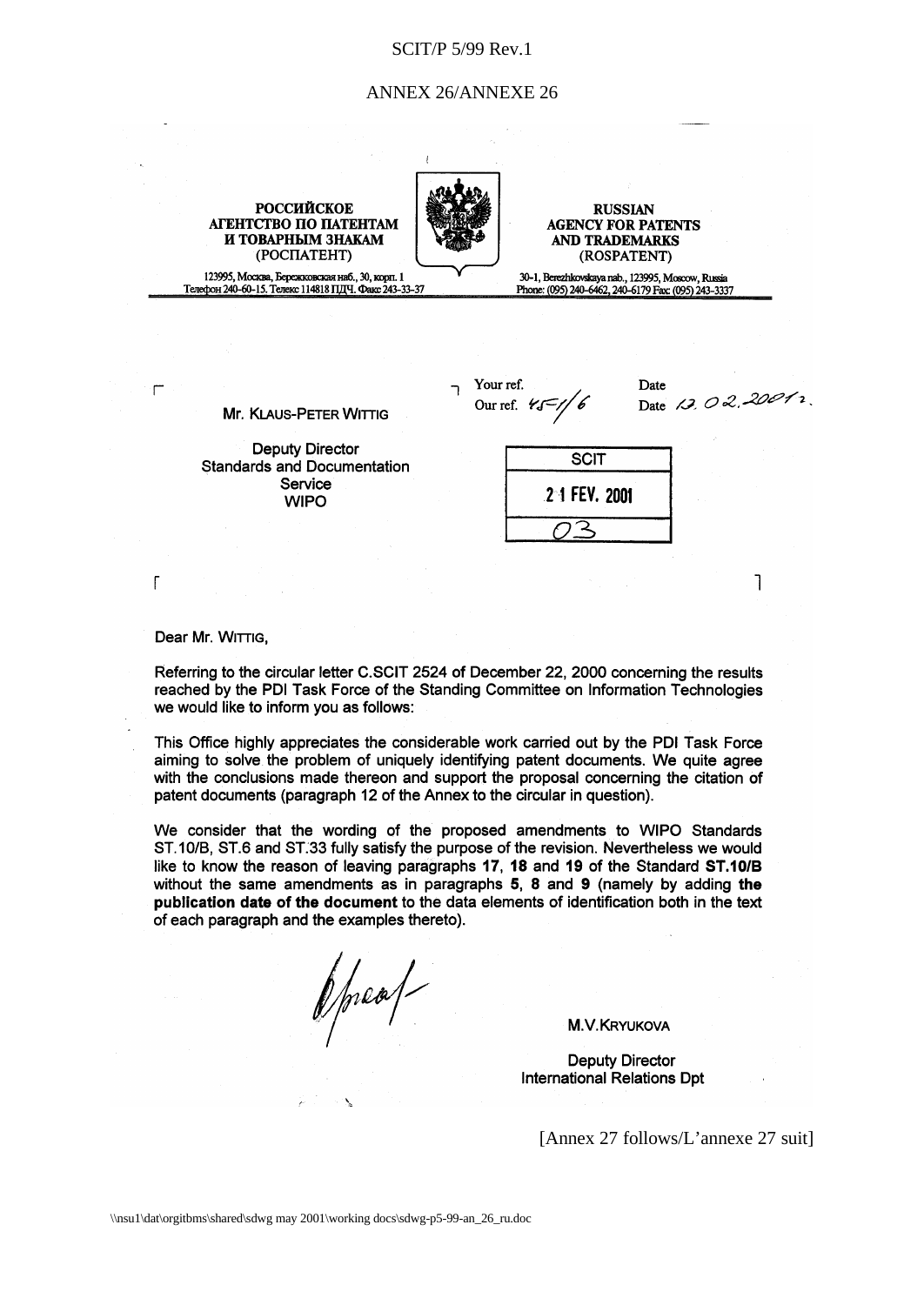#### ANNEX 27/ANNEXE 27

<span id="page-13-0"></span>15/02 01 THU 10:39 FAX +380444580611

Fax

# Ministry for Education and Science of Ukraine State Department of Intellectual Property UKRAINIAN INDUSTRIAL PROPERTY INSTITUTE

(UKRPATENT)

15, Simyi Khokhlovykh Street, Kyiv-119, 04119, Ukraine. Tel./Fax: (380-44) 458-06-11 8. Lvivska Ploscha, Kyiv-53, 04655, Ukraine. Tel.: (380-44) 212 50-82 Fax: (380-44) 212 34-49

15,02.01 No 92/0-

Mr. William Guy Senior Counsellor **Standards and Documentation Service** World Intellectual Property Organization 34. chemin des Colombettes, 1211 Geneva 20 Switzerland Fax: (41-22) 733 5428

| <b>SCIT</b>   |
|---------------|
| 1 6 FEV. 2001 |
|               |

**ខ្លោបប**ា

February 12, 2001

Re: Results reached by the Patent Document Identification (PDI) Task Force of the Standing Committee on Information Technologies (SCIT)

Dear Mr.Guy,

Referring to Circular C.SCIT 2524/03 of 22 December, 2000, I am pleased to inform you that the Ukrainian Industrial Property Institute supports the conclusions and proposals of the PDI Task Force concerning the means for uniquely identifying all kinds of patent documents.

We have no further comments on the contents of the proposals of the PDI Task Force.

Sincerely yours,

ØJoF

Alla Krasovska **Director** 

[Annex 28 follows/L'annexe 28 suit]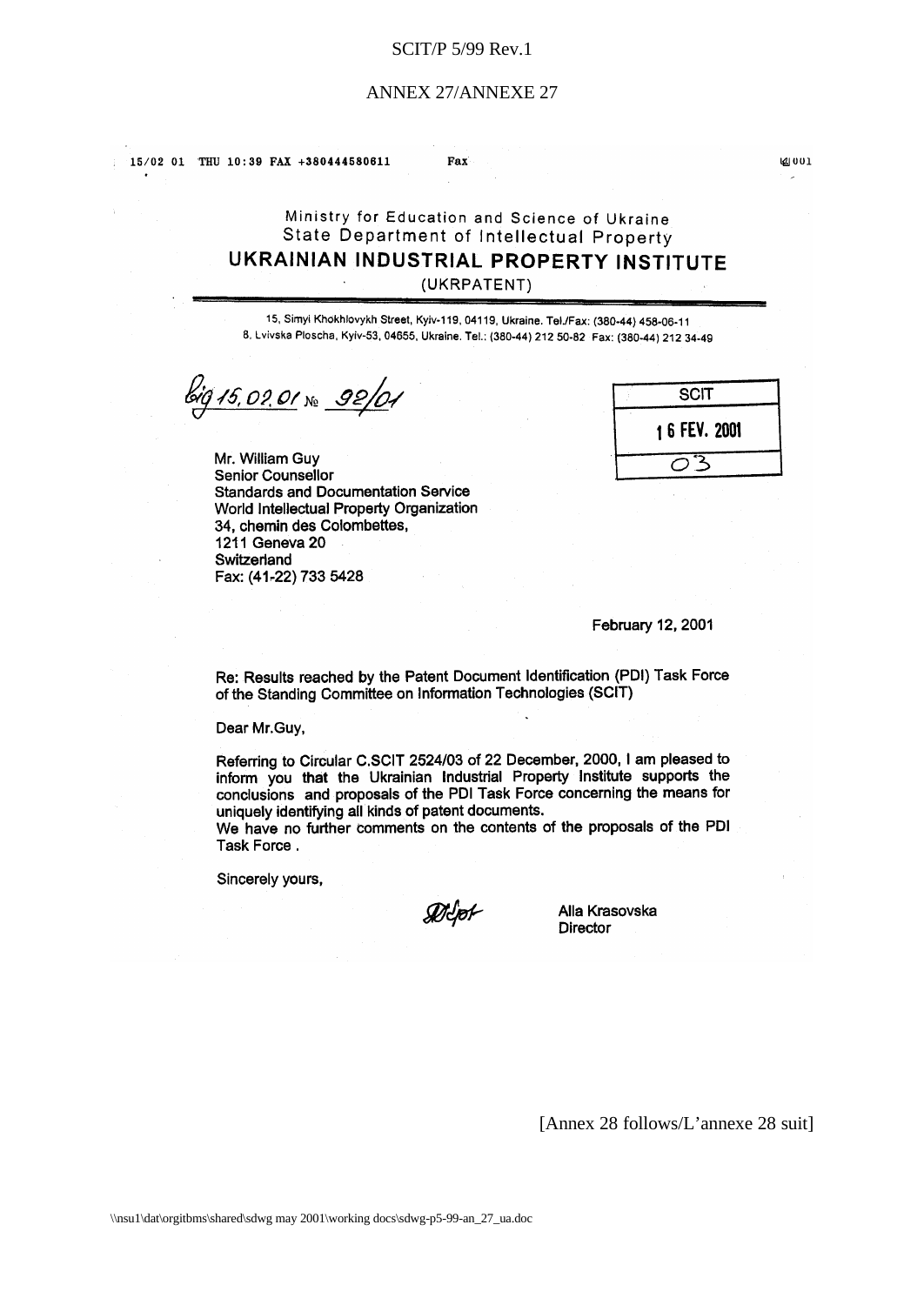### ANNEX 28/ANNEXE 28

<span id="page-14-0"></span>

UNITED STATES PATENT AND TRADEMARK OFFICE

COMMISSIONER FOR<br>United States Patent and Trademari<br>Washington, Di

February 15, 2001

Mr. Klaus-Peter Wittig Deputy Director Inter-Office Information Services Department World Intellectual Property Organization 34, chemin des Colombettes 1211 Geneva 20 SWITZERLAND

Re: WIPO SCIT Circular 2524 – Results reached by the Patent Document Identification (PDI) Task Force of the Standing Committee on Information Technologies (SCIT)

Dear Mr. Wittig:

The United States Patent and Trademark Office (USPTO) supports the conclusions and proposed changes to the WIPO standards recommended by the Patent Document Identification Task Force.

\_\_\_\_\_\_\_\_\_\_\_\_\_\_\_\_\_\_\_\_\_\_\_\_\_\_\_\_\_\_\_\_\_\_\_\_\_\_\_\_\_\_\_\_\_\_\_\_\_\_\_\_\_\_\_\_\_\_\_\_\_\_\_\_\_\_\_\_\_\_\_\_\_\_\_\_\_\_

A great deal of time and effort by the members of the Standards and Documentation Working Group has been expended in determining the best way to uniquely identify a patent document. Uniquely identifying documents is the foundation on which many other standards, surveys, and statistics depend. Uniquely identifying patent documents is critical to many of the operations of Intellectual Property Offices, commercial entities and members of the public. It would be a shame to have gone through all this effort to only have the results listed in an annex of a SCIT Standards and Documentation Working Group report. Such results would not become widely known nor easily found in the future.

Therefore, in addition to the above changes to the existing WIPO Standards, we strongly recommend that a new WIPO Standard be created setting forth the contents of paragraphs 12-14 of the Annex to SCIT Circular 2524. This would give all users the essential elements needed to uniquely identify patent documents and give intellectual property offices and others guidance in publication, storage and retrieval of patent documents.

There is currently no single location in the WIPO Handbook on Industrial Property Information and Documentation giving this information, even with the changes to the WIPO Standards recommended in Appendix 1 of the Annex to SCIT Circular 2524. Users should not have to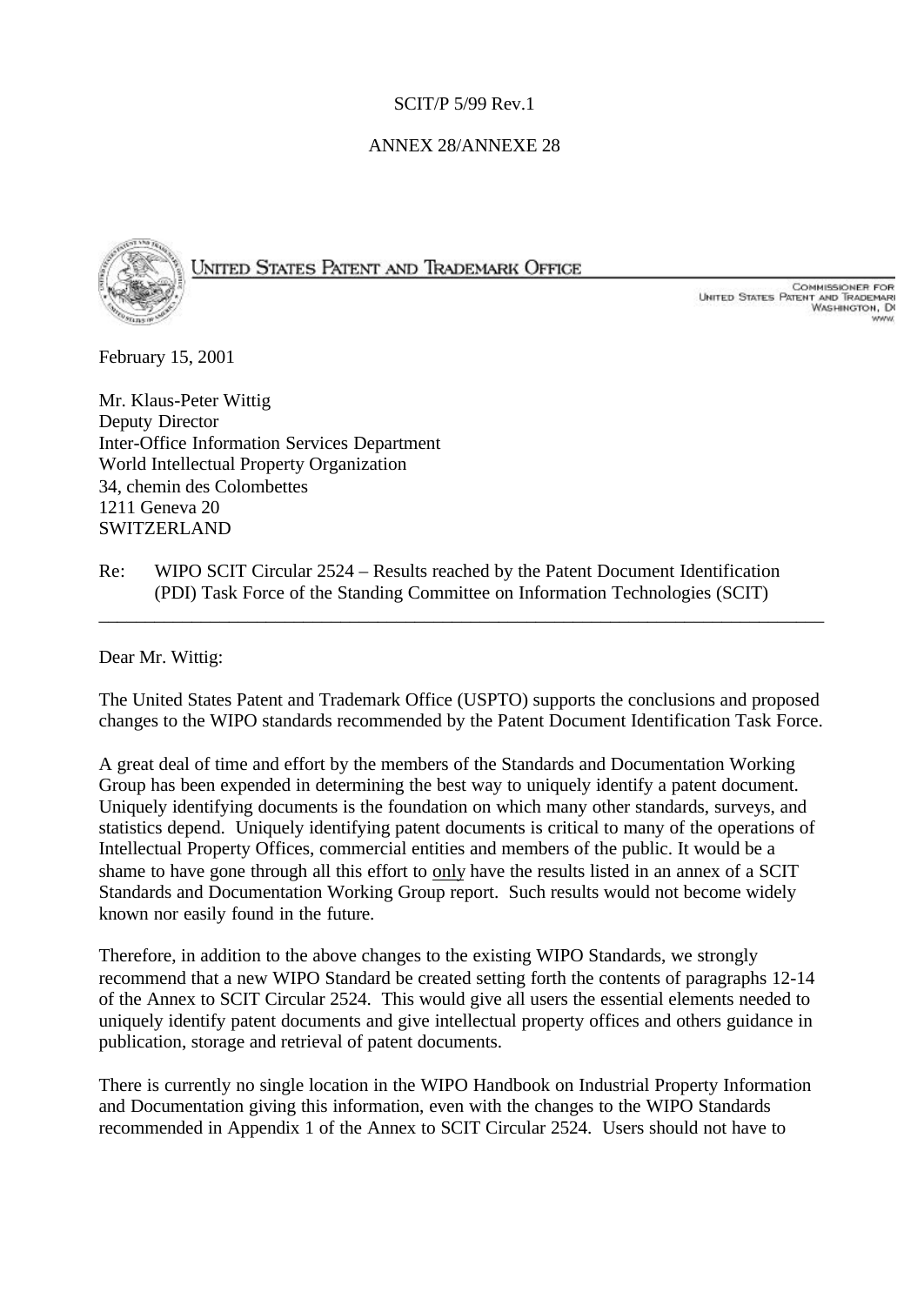### SCIT/P 5/99 Rev.1 Annex 28/Annexe 28 page 2

guess what is needed to uniquely identify a patent document nor should they have to search through all the paragraphs of a number of WIPO Standards to find this vital information.

If the Working Group agrees, we would suggest such an important standard upon which many of the other standards depend be given the number Standard ST.1. While Standard ST.1 was used for other subject matter previously, this fact can be mentioned in a footnote to the new Standard ST.1, if the Working Group believes it necessary to do so.

Sincerely,

### **/Robert W. Saifer/**

Robert W. Saifer, Director International Liaison Staff

[Annex 29 follows/L'annexe 29 suit]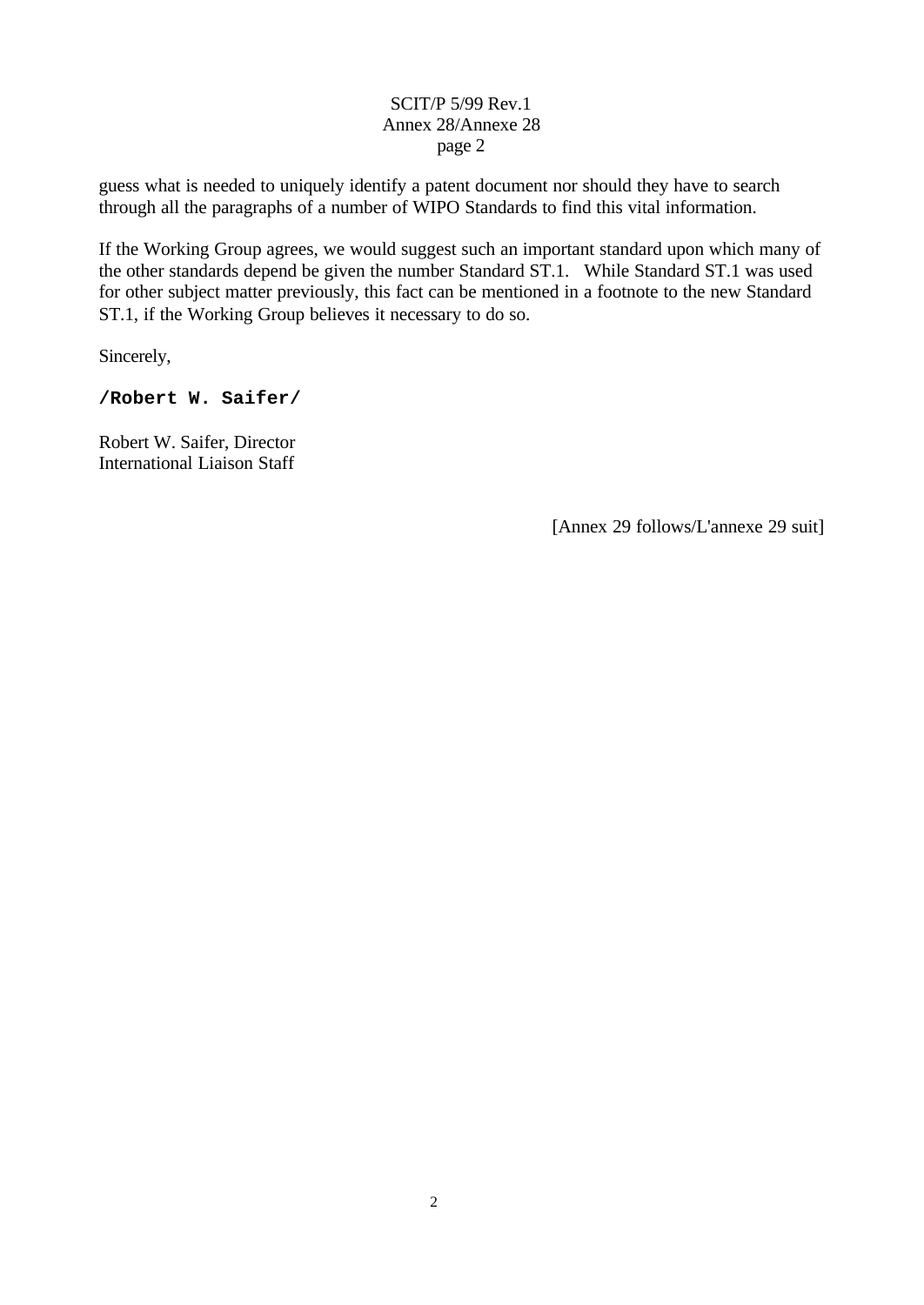#### ANNEX 29/ANNEXE 29

<span id="page-16-0"></span>**From:** <PA0630@jpo.go.jp> **To:** <scit.mail@wipo.int> **Date:** Wed, Feb 21, 2001 12:30 PM **Subject:** coment on c2524(Annex)

Dear Mr.Klaus-Peter Wittig,

I apologize for delay of my response. I approve to IB proposal dated December 22, 2000.

Best Regards,

Kazuo Hattori JPO

**CC:** <hattori-kazuo@jpo.go.jp>, <kawakami-rie@jpo.go.jp>, <kamiyama-shigeki@jpo.go.jp>, <minami-koichi@jpo.go.jp>

[Annex 30 follows/L'annexe 30 suit]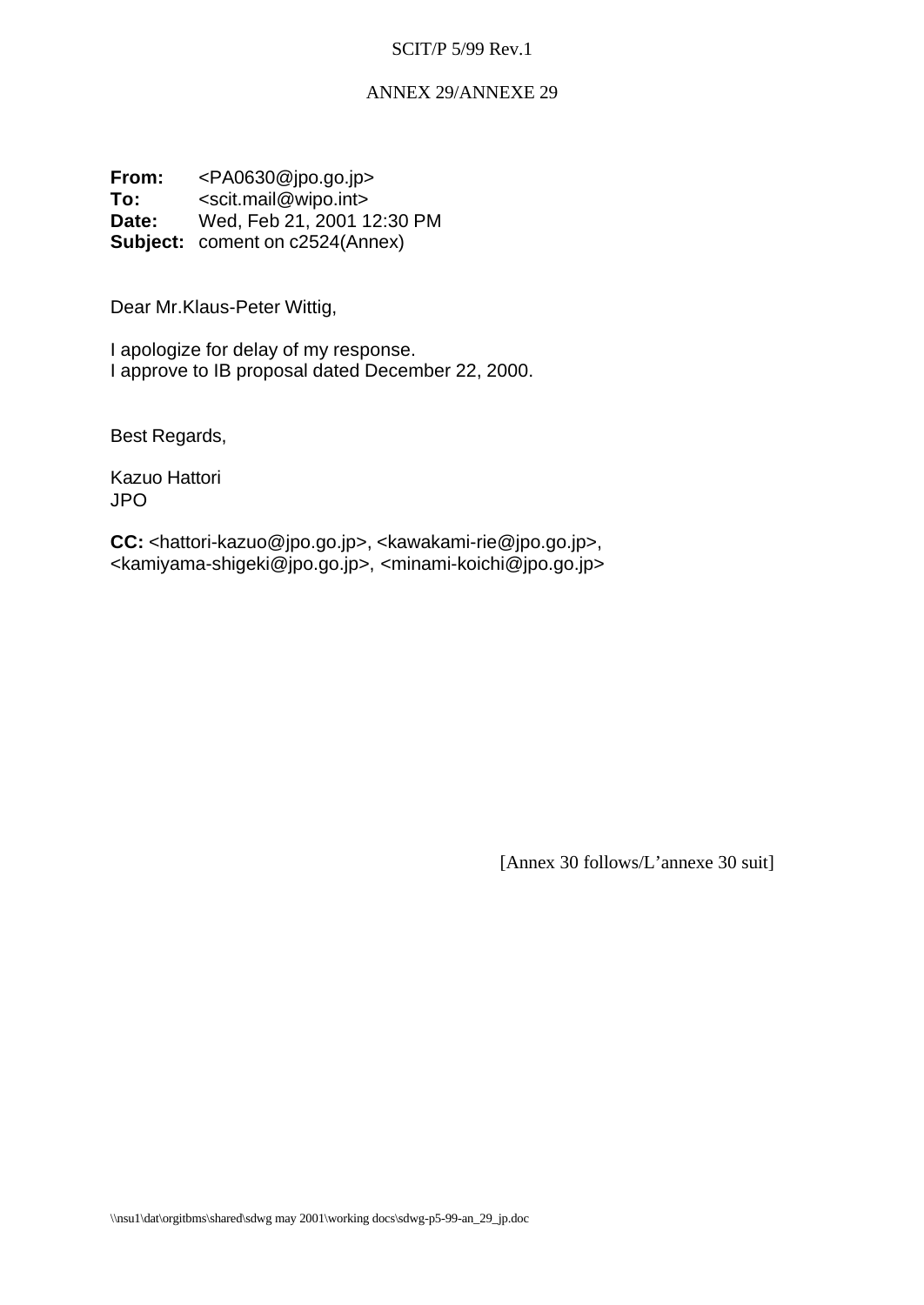### ANNEX 30/ANNEXE 30

<span id="page-17-0"></span>**From:** Siep de Vries <siep.de.vries@bie.minez.nl> To: "'SCIT'" <scit.mail@wipo.int> **Date:** Wed, Feb 21, 2001 4:01 PM **Subject:** circular SCIT 2524

February 21, 2001 Netherlands Industrial Property Office Postbox 5820 2280 HV RIJSWIJK The Netherlands

subject: Circular SCIT 2524/03

Mr. Klaus-Peter Wittig Deputy Director Standards and Documentation Service World Intellectual Property Organization 34, chemin des Colombettes 1211 GENEVA 20 **Switzerland** 

Dear Sir,

With relation to your Circular SCIT 2524/03 of December 22, 2000, concerning the work carried out by the PDI Task Force, the Netherlands Industrial Property Office herewith would like to inform you that it is very pleased with the results obtained by the PDI Task Force. The Office can accept the conclusions and proposals by the PDI Task Force as reflected in paragraphs 12 - 15 and Appendix 1 of the Annex to the Circular.

Yours sincerely,

S. de Vries Head Chemical Division Netherlands Industrial Property Office

**CC:** Coby Belder <coby.belder@bie.minez.nl>, "Dir. Secretariaat" <dirsec@bie.minez.nl>, Koen Korving <koen.korving@bie.minez.nl>

[Annex 31 follows/L'annexe 31 suit]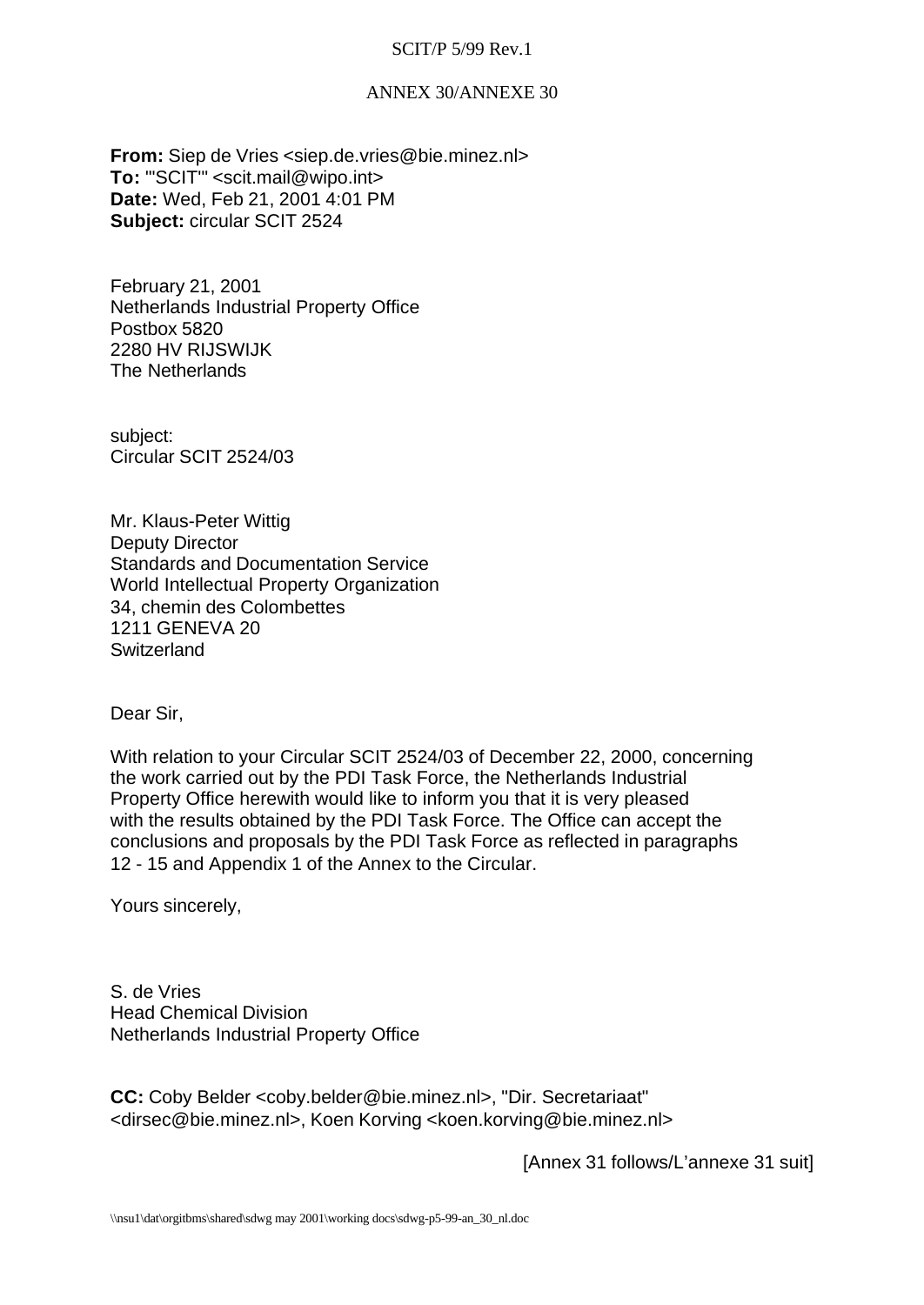### ANNEX 31/ANNEXE 31

<span id="page-18-0"></span>**From:** "Jacek Zawadzki" <jzawadzki@uprp.pl> **To:** <scit.mail@wipo.int> **Date:** Wed, Feb 21, 2001 8:55 AM **Subject:** SCIT 2524 / 03

Dear Sirs,

Thank you for your letter of 22 December 2000 and the relevant papers reporting efforts of the SCIT Standards and Documentation Working Group.

Our response to the questions raised coupled with the above identified circular is that the Polish Patent Office, in order to satisfy users of patent information, has already applied - as recommended by the WIPO -- the minimum elements on its paper documentation.

We recognize your efforts on expand ways of dissemination, storage and retrieval of patent documents very worthy to be pushed. We believe that nevertheless a preparation the retroactive works in this context appear to be the problematical task for majority of patent offices, the current jobs should immediately be put into action by the industrial property offices.

Yours faithfully,

for Maria Jurczakowska, Director Informatics Department, Polish Patent Office

Jacek Zawadzki

[Annex 32 follows/L'annexe 32 suit]